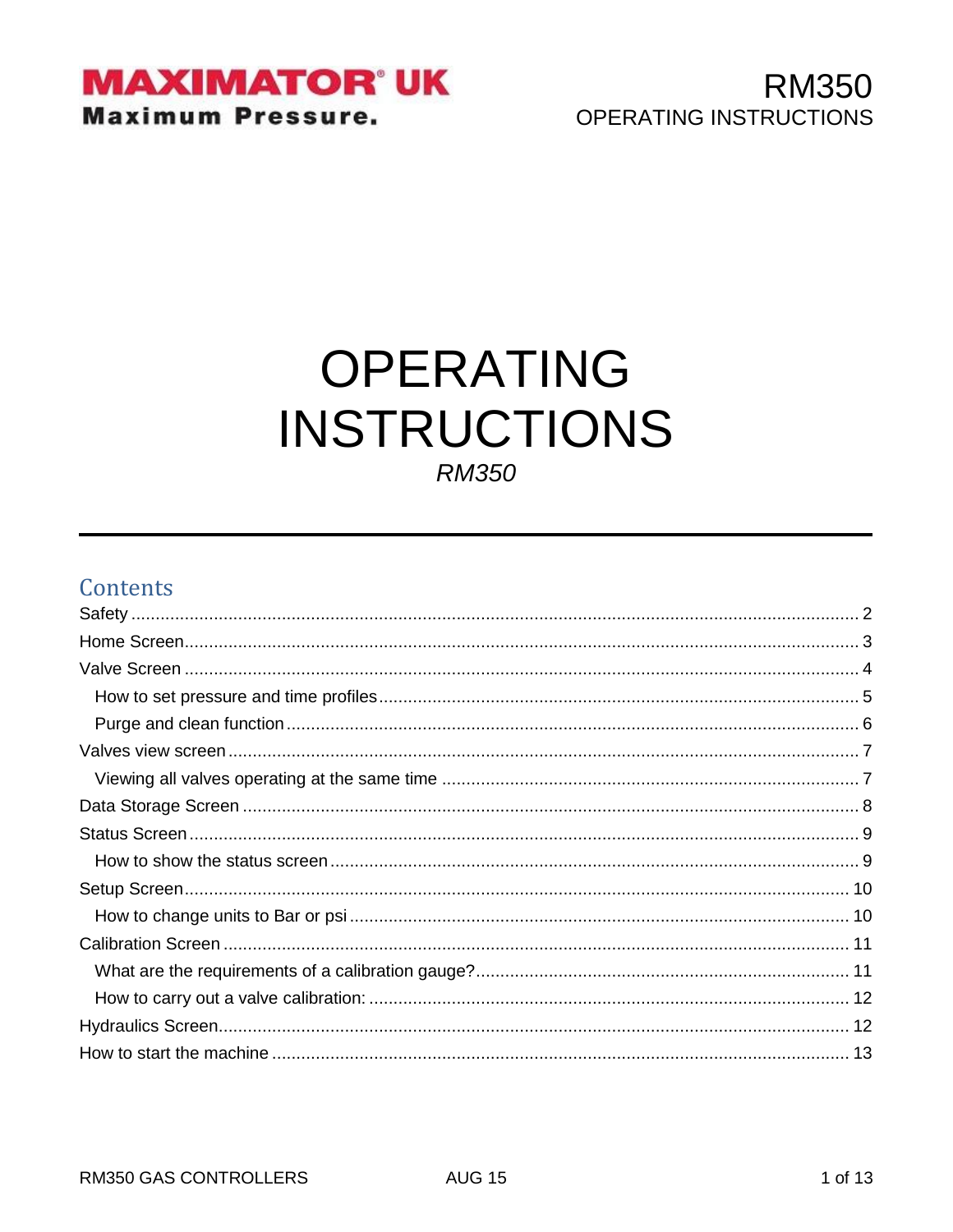**Maximum Pressure.** 



### <span id="page-1-0"></span>**Safety**

**Please read the following information carefully before installing and using the equipment.**

**Compressed air and gases can be EXTREMELY dangerous and MUST be treated with extreme care. This equipment works at pressures up to 620 Bar (8990 psi) and uses single and 3 phase electrical power (certain models).**

**REMEMBER:** Nitrogen gas is an asphixiant. Never breathe in gas escaping from the system. Nitrogen gas is not poisonous, but can overcome a person in a confined space. Always stay alert when venting Nitrogen gas.

**REMEMBER:** don't be fooled by the size of the high-pressure receiver. A 50-litre receiver charged to 350 Bar contains the equivalent of 17500 liters of gas at atmospheric pressure.

**REMEMBER:** unlike hydraulic oil, gas is compressible, and will continue to expand until the pressures inside and outside the system equalise.

**NEVER** commence any maintenance or servicing work on the equipment without ensuring that the system is depressurised.

**NEVER** adjust a pipefitting that is under pressure.

**NEVER** adjust a safety valve to achieve a lifting pressure higher than that set at the Maximator factory. A safety valve is provided to prevent over pressurisation of the system and overloading of the compressor. Tampering with a safety valve can cause serious damage or injury.

**NEVER** run the equipment without the guards it was supplied with.

**NEVER** re-use damaged fittings, especially if they rely on threads for security (i.e. pipe fittings, nuts, bolts, etc).

**NEVER** attempt to straighten badly bent pipes

**NEVER** allow any part of your body or any person to be in front of an opening that is venting gas. Particles from inside the system can become embedded in the skin and cause serious injury or death.

**ALWAYS** take care when opening valves or venting the system, and open the valve

slowly. **ALWAYS** isolate the electric power supply before commencing work on the system.

**ALWAYS** entrust electrical work to a qualified electrician.

**ALWAYS** comply with local, regional and national legislation.

## **REMEMBER: COMPRESSED GAS AND ELECTRICITY CAN KILL. TREAT THEM WITH RESPECT.**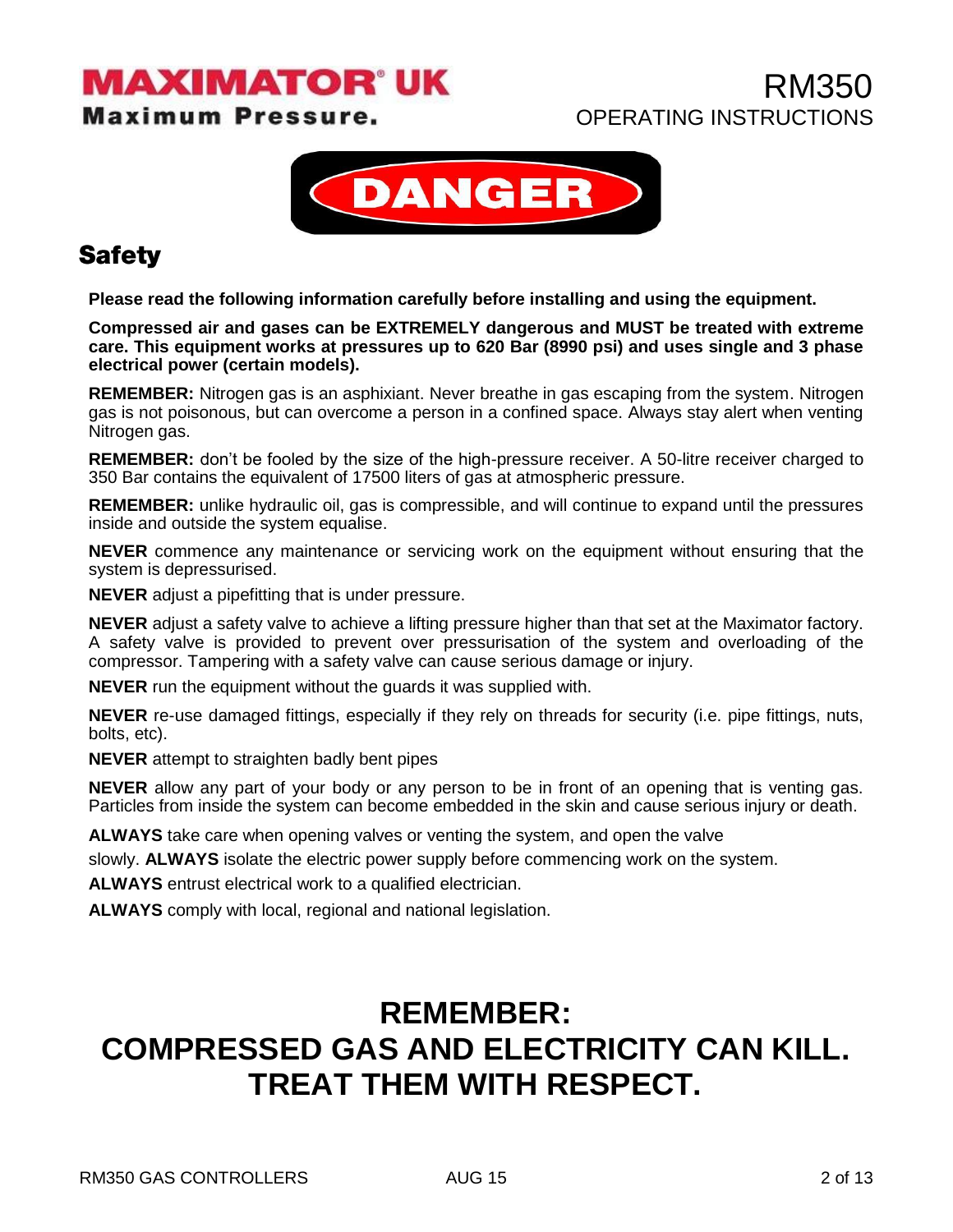**Maximum Pressure.** 

## RM350 OPERATING INSTRUCTIONS

<span id="page-2-0"></span>

A

#### Banner

The banner is always visible



|                | <b>Change Security Level</b> | Press button and enter appropriate password to change security level  |
|----------------|------------------------------|-----------------------------------------------------------------------|
| $\overline{2}$ | Current screen               | Current screen name display                                           |
| 3              | Auto/Manual                  | Touch for Auto mode, touch again for OFF. Green = Auto                |
|                | Flag                         | Touch to select language                                              |
|                | <b>Status</b>                | Changes colour to indicate fault. Yellow = normal, red = fault. Touch |
|                |                              | to go to status screen                                                |
| 6              | Current time and date        | Touch to change system time and date                                  |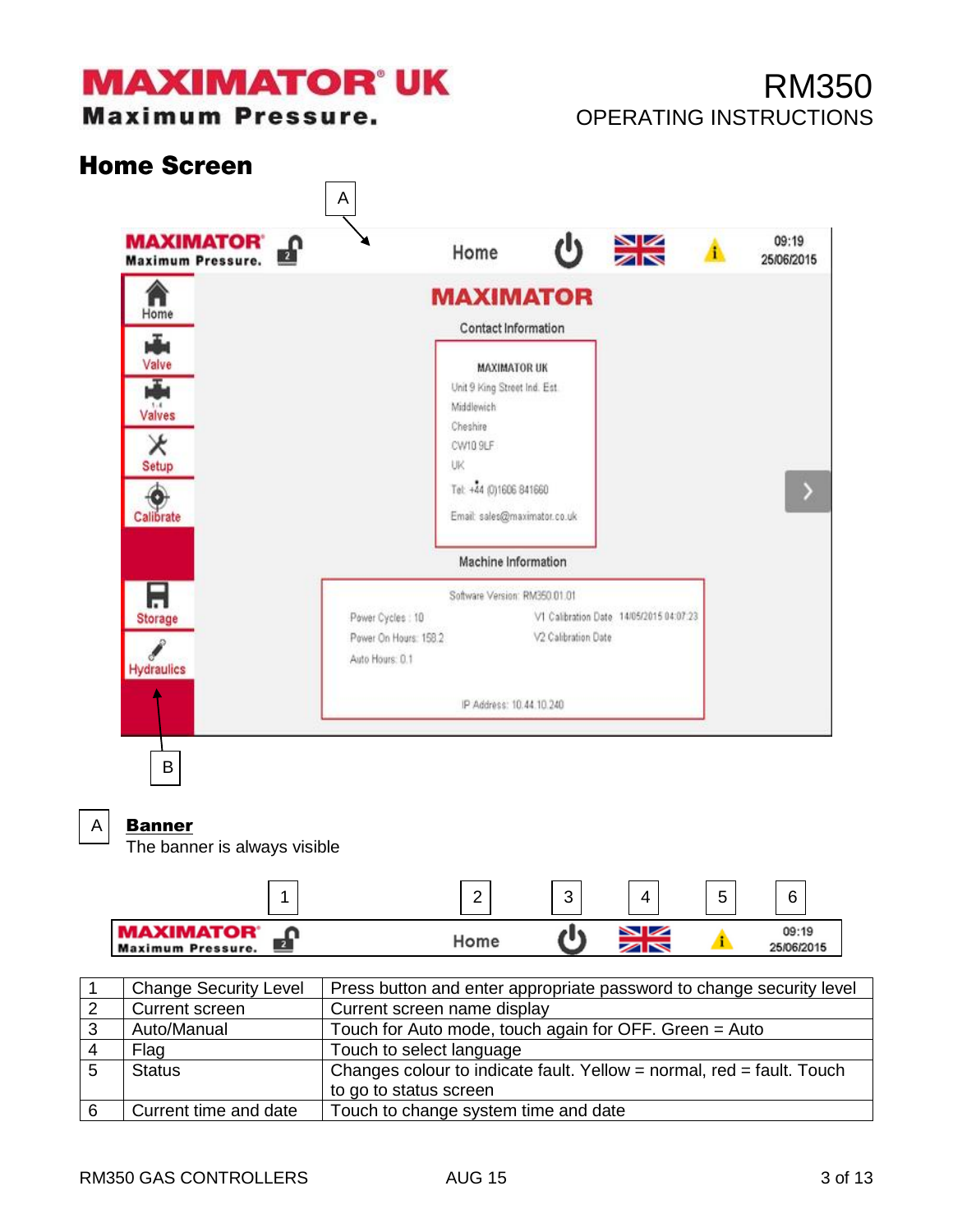## RM350 OPERATING INSTRUCTIONS

| <b>Security Level</b> | <b>Password</b>                                  | <b>Function</b>                                                                                              |
|-----------------------|--------------------------------------------------|--------------------------------------------------------------------------------------------------------------|
|                       | 9999                                             | User can operate machine and view settings. Data<br>cannot be changed. Calibration cannot be carried<br>out. |
| 1                     | Look up from password<br>list, with reference to | User can operate machine and view/change settings.<br>Calibration cannot be carried out.                     |
| $\mathbf{2}$          | security code.                                   | User can operate machine and view/change settings.<br>Calibration can be carried out                         |



#### Button Bar

The Button Bar is always visible. Press the buttons to go to the appropriate screens

### <span id="page-3-0"></span>**Valve Screen**

The valve screen is the process setting screen, where the times and pressures and other settings for the process can be set. The process can also be monitored here for one valve at a time.



#### 1. Show Valves

Touch the valve number to show the valve screen for that valve. If 4 valves are fitted, V3 and V4 buttons will be visible also. All valve screens have their own colour.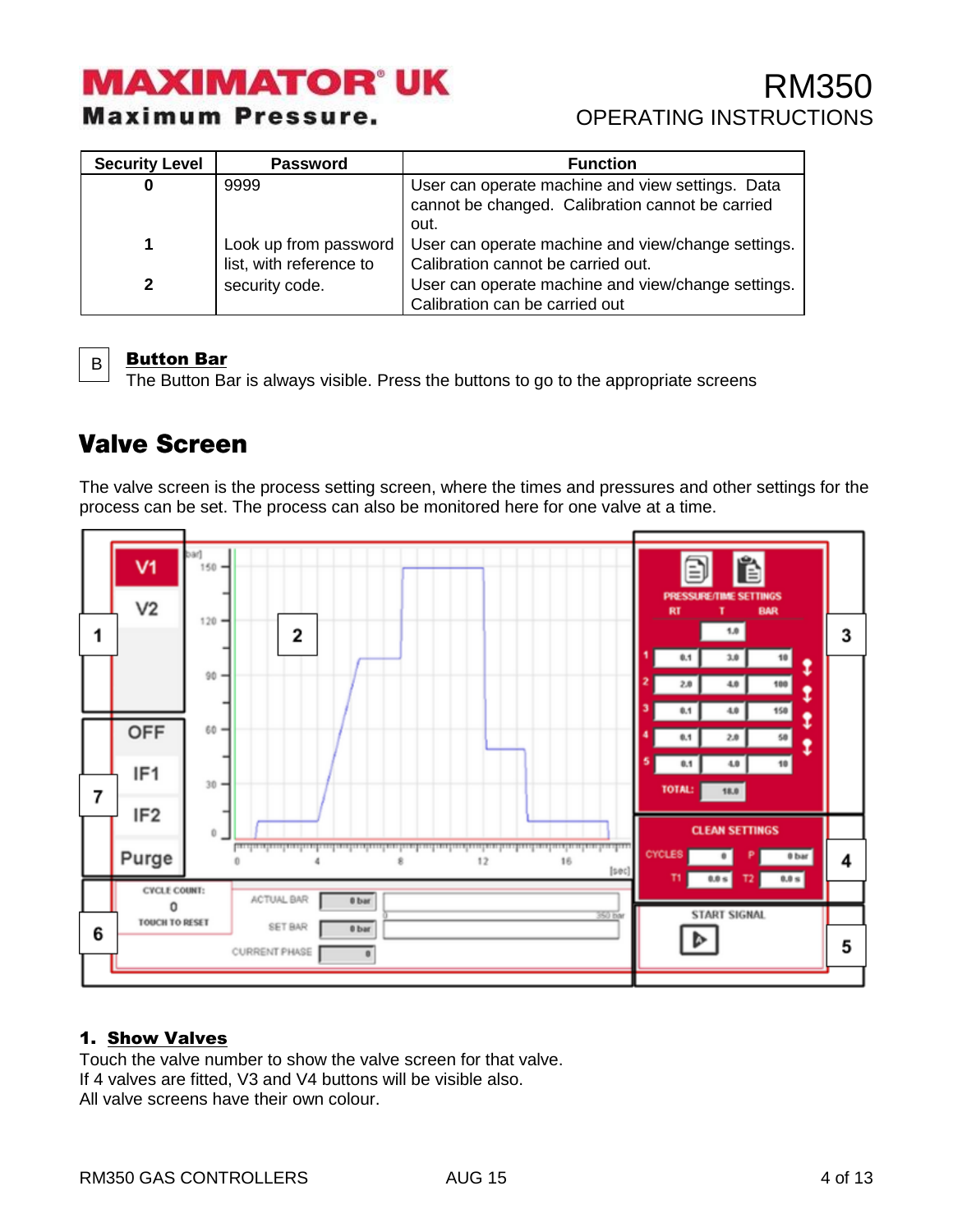### RM350 OPERATING INSTRUCTIONS

#### 2. Graph

Graph displays users pressure and time settings in blue, actual values for last cycle in red.

#### <span id="page-4-0"></span>How to set pressure and time profiles

#### 3. Cycle Settings panel

The gas controller controls gas each cycle according to settings in the cycle settings panel. The cycle starts from the gas start signal. A delay is available, followed by 5 phases of pressure control according to the the model below:

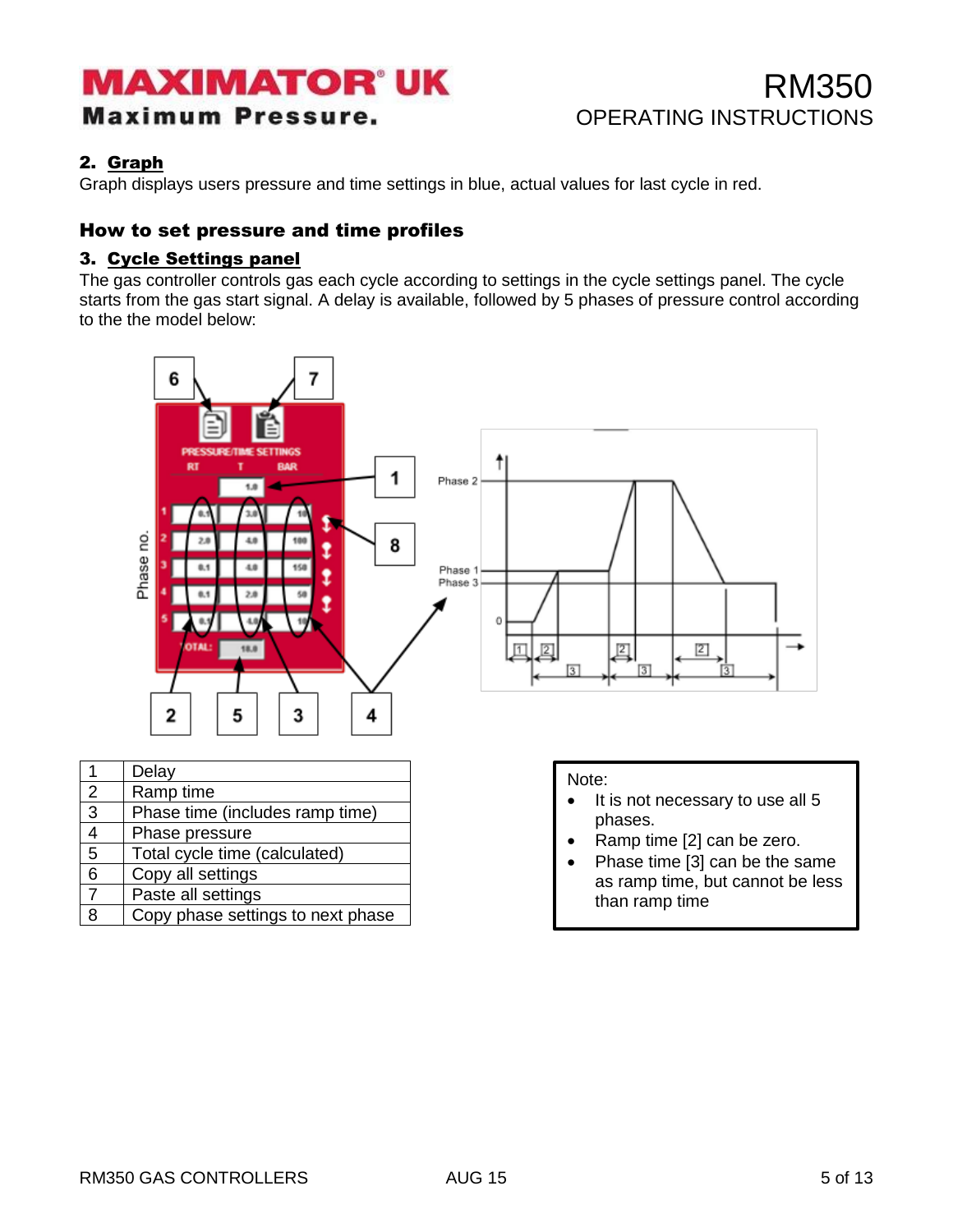## RM350 OPERATING INSTRUCTIONS

#### <span id="page-5-0"></span>Purge and clean function

#### 4. Clean settings panel



The Clean (purge) function sets an output pressure for a valve. It is normally used to test the flow from a gin pin, or to provide a short blast to blow accumulated dirt and contamination from the gas pins.

Clean function can be oprated manually by touching the "purge" button, or automatically.

Whether manual or automatic, the pressure is set in the clean settings panel.

Automatic clean periodically operates the clean function after the gas cycle has finished and the mould closed signal is lost (to allow venting through the gas pins while the mould is open)

| The number of cycles between automatic clean operations                              |
|--------------------------------------------------------------------------------------|
| Clean pressure                                                                       |
| The time from the opening of the mould to the start of the automatic clean operation |
| The time that the pressure is set for the automatic clean operation.                 |

#### 5. Start signal select

There are two signals in each interface that can be used to start a gas cycle. If this function is enabled, you will be able to select start signal A or B for this valve.

#### 6. Monitoring panel

Cycle counter: displays the number of completed cycles. Touch to reset the counter Preset and actual pressure settings are shown for the current pressure control phase

#### 7. Select valve and purge controls

| <b>OFF</b>      | This valve is turned off and will not run                                 |
|-----------------|---------------------------------------------------------------------------|
| TF1             | This valve is connected to interface 1 and will start when the unit is in |
|                 | automatic mode and a start signal is received at interface 1              |
| IF <sub>2</sub> | This valve is connected to interface 2 and will start when the unit is in |
|                 | automatic mode and a start signal is received at interface 2              |
| Purge           | Touch to purge from this valve at the set clean pressure.                 |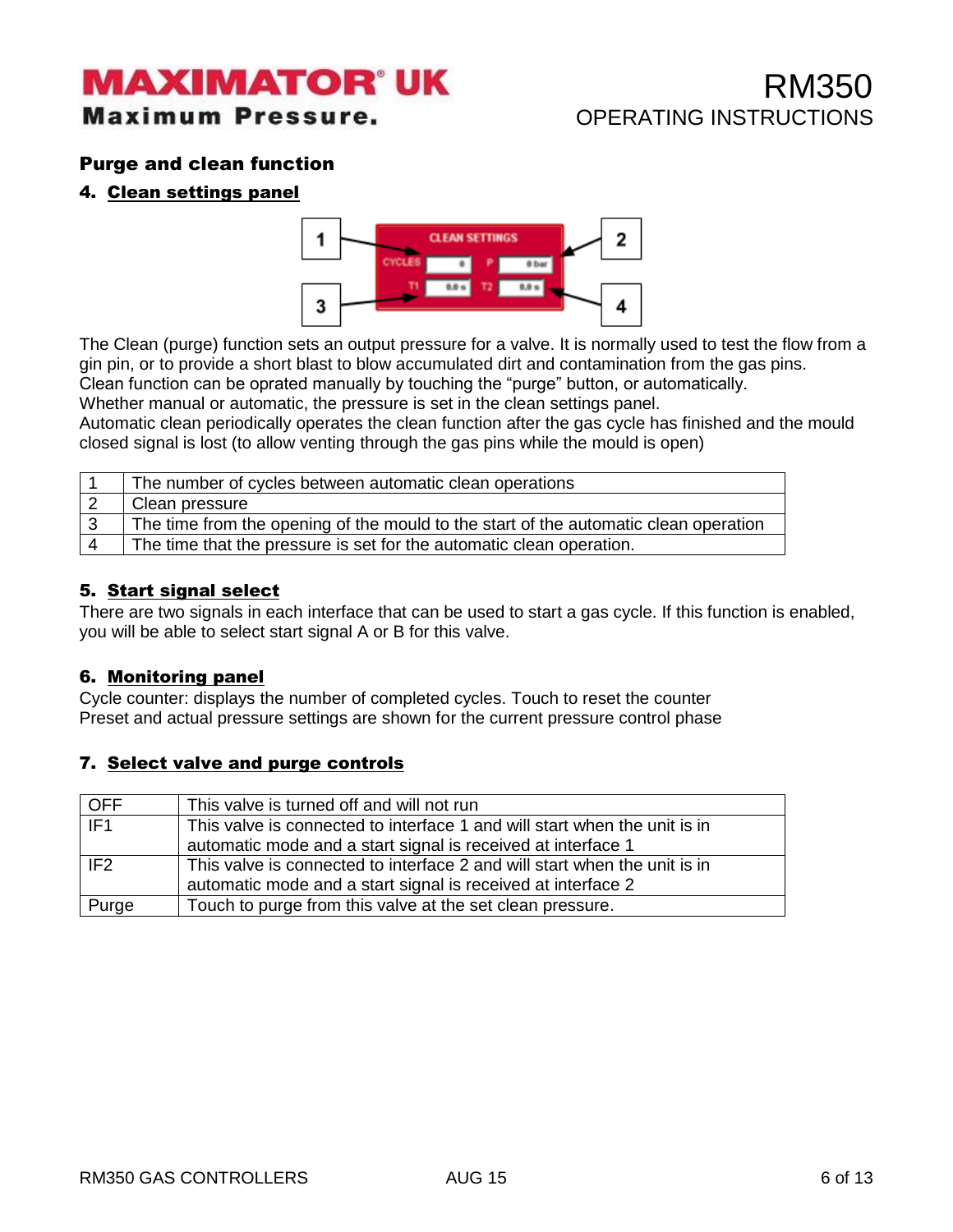### **Maximum Pressure.**

## RM350 OPERATING INSTRUCTIONS

### <span id="page-6-0"></span>**Valves view screen**

#### <span id="page-6-1"></span>Viewing all valves operating at the same time

The valves view screen shows all of the installed valves at the same time. Here you can see all valves pressure preset and actual pressure values, cycle counts and cycle progress.



| Actual pressure value and bargraph display        |
|---------------------------------------------------|
| Preset pressure value and bargraph display        |
| Current cycle progress bargraph                   |
| Total cycle count for this valve. Not-resettable  |
| Cycle count for this valve (can be reset by user) |
| Current phase number.                             |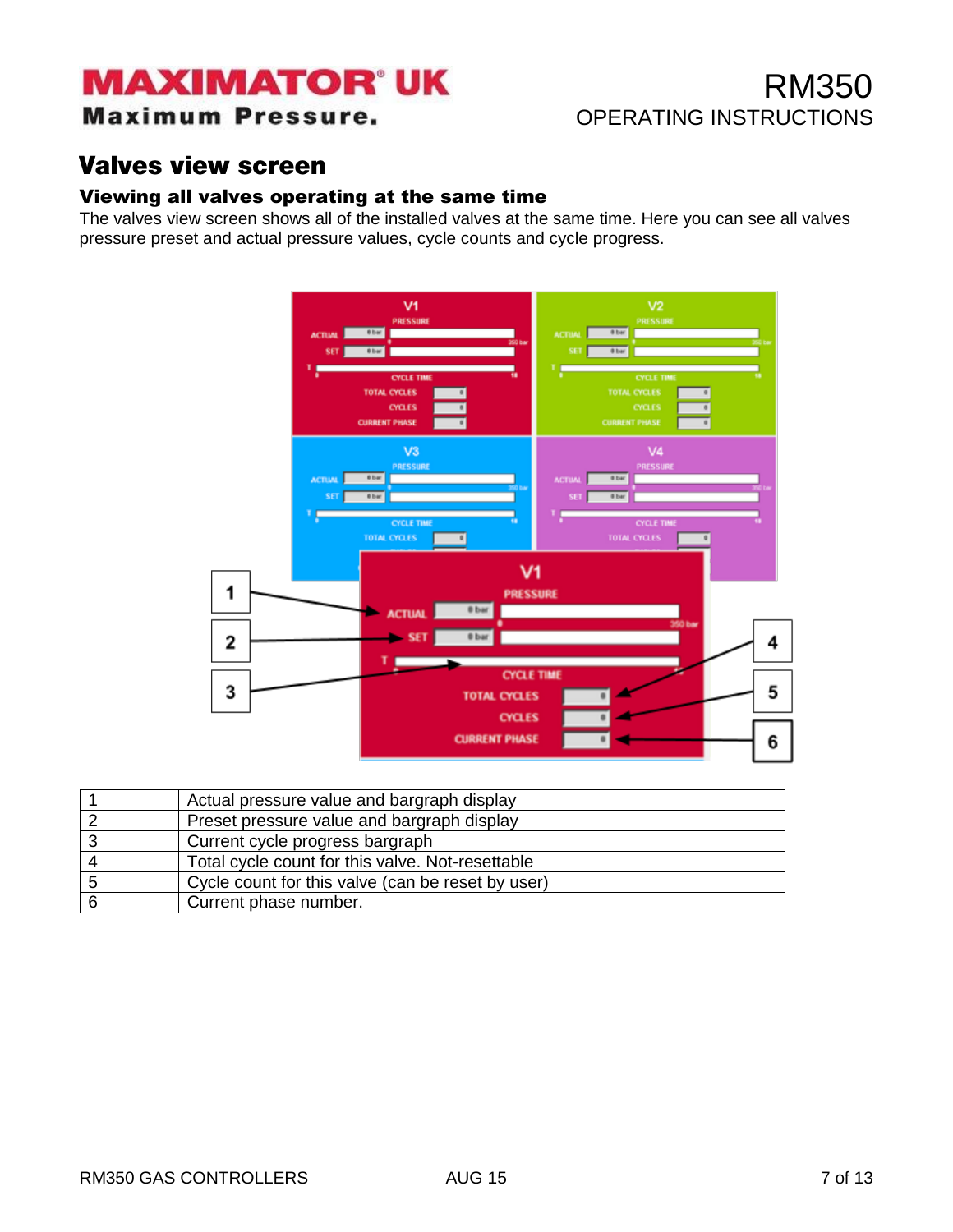#### **Maximum Pressure.**

## RM350 OPERATING INSTRUCTIONS

### <span id="page-7-0"></span>**Data Storage Screen**

Use the data storage screen to save data settings into permanent storage on the machine, and to retrieve settings for a particular mould.



| $\overline{1}$  | Display of current and proposed values                                                 |
|-----------------|----------------------------------------------------------------------------------------|
| $\overline{2}$  | Green panel shows that current data will be over-written with values from              |
|                 | loaded settings. Values from data in clipboard will be shown.                          |
| 3               | White panel shows that current data will be kept and not over written                  |
| $\overline{4}$  | List of files of data settings on this machine                                         |
| $\overline{5}$  | Currently selected file name                                                           |
| $6\phantom{1}6$ | Navigation buttons. Use these to bring the required file into view in the file list.   |
| $\overline{7}$  | Save. Saves the current data held on the mahine for all valves and hydraulics          |
|                 | to memory, using the file name in the file name box [10]                               |
| 8               | Touch to transfer the currently selected file to clipboard                             |
| 9               | Refresh the file list.                                                                 |
| 10              | File name box. Enter file name here before touching save [7]                           |
| 11              | Load all contents of clipboard to data panels (all panels will show clipboard          |
|                 | data and will turn green)                                                              |
| 12              | Finish button. Touch to load all data in green panels to the machine settings          |
| 13              | Clear panels button. Touch to clear clipboard data from panels and turn them<br>white. |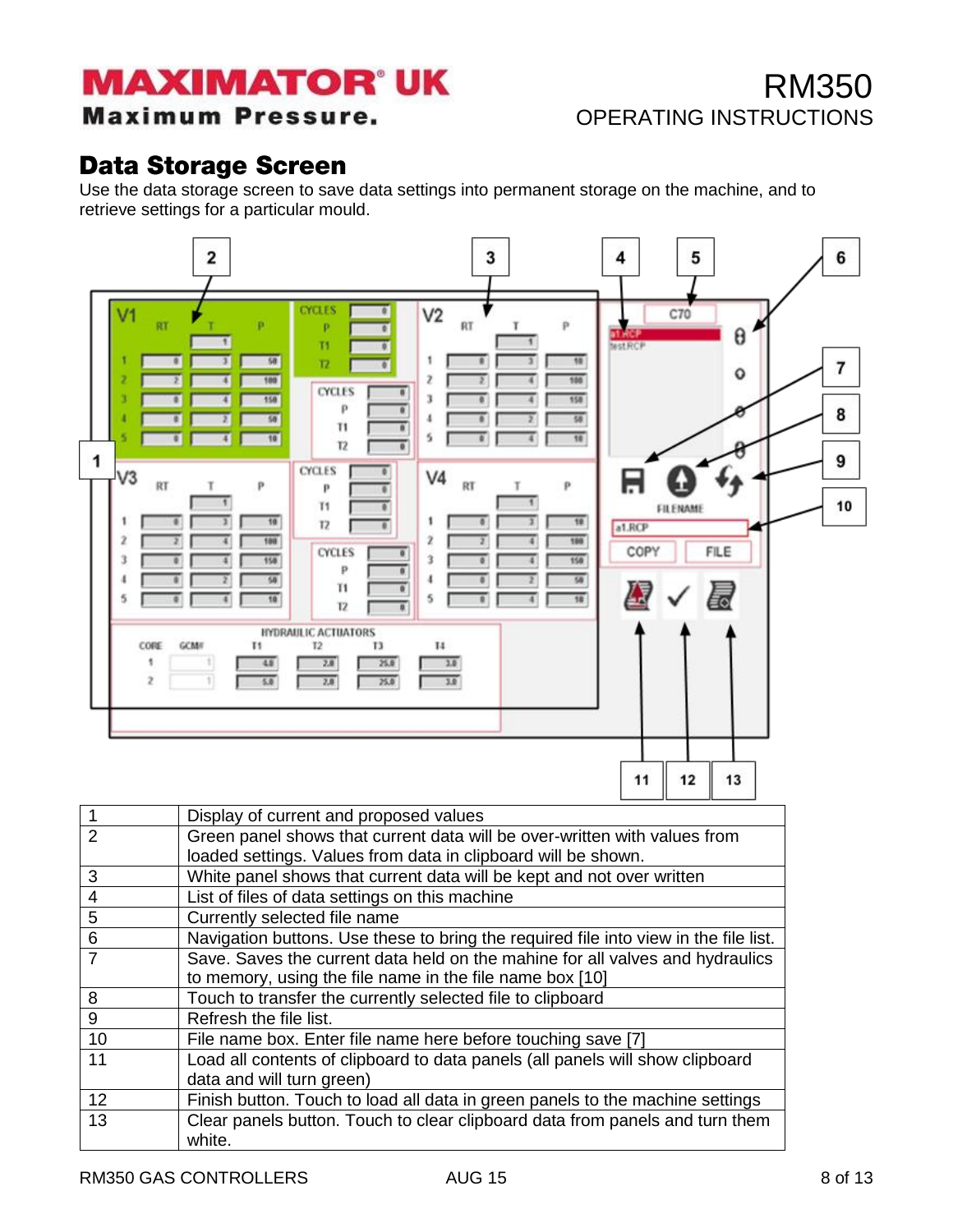### RM350 OPERATING INSTRUCTIONS

### <span id="page-8-0"></span>**Status Screen**

The status screen allows the user to set the booster pressure if the unit has one.

Alarm status is shown on this screen

Information about the inputs and outputs of the machine are shown for maintenance and troubleshooting purposes.

#### <span id="page-8-1"></span>How to show the status screen

Press the exclamation mark button in the header bar.



|    | Air inlet pressure display. (units with booster only)                          |
|----|--------------------------------------------------------------------------------|
| 2  | Gas inlet pressure display.                                                    |
| -3 | Booster outlet pressure display. (units with booster only)                     |
| -4 | Booster outlet pressure setting box.                                           |
| 5  | Alarms status flags. Green = OK, red = fault                                   |
| 6  | Additional alarm status flags for when hydraulic power pack is fitted          |
|    | Reset button. Touch to silence an alarm. Touch again to clear alarm            |
| 8  | I/O modules list. Shows red for modules not fitted or with a module fault.     |
|    | Note: red flags do not signify a problem. If modules are not fitted because an |
|    | option is not included, their positions will show red.                         |
| 9  | I/O status information. Shows the current values of digital and analogue I/O   |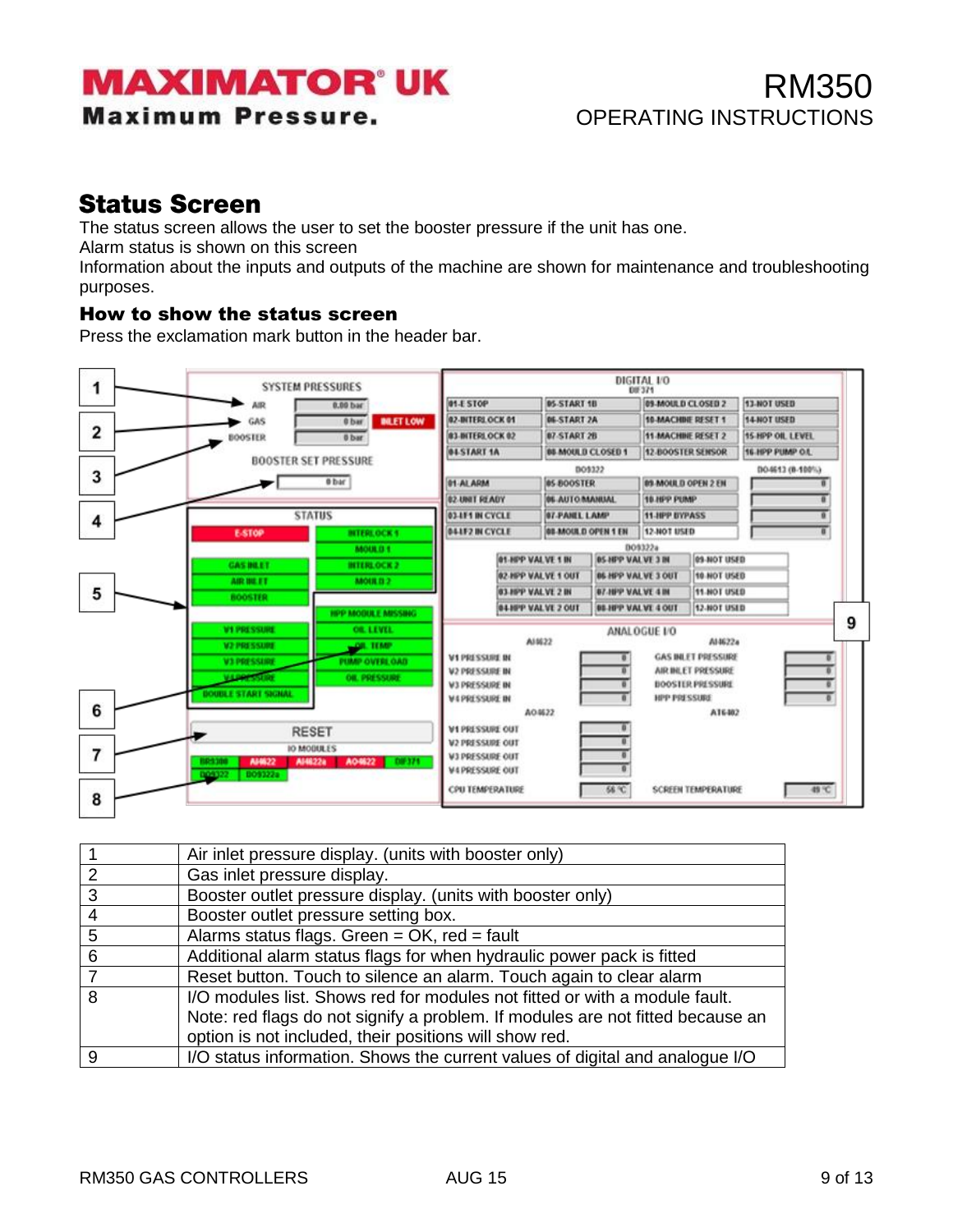**Maximum Pressure.** 

## RM350 OPERATING INSTRUCTIONS

### <span id="page-9-0"></span>**Setup Screen**

Use the setup screen to set machine alarm levels and to change pressure units



<span id="page-9-1"></span>

| 1              | Valve alarm limit - %. When running a cycle, if the machine cannot achieve<br>the preset pressure to within this percentage, for the time set in [2], then a<br>"Valve Vx" pressure alarm will be displayed on the status valve for the<br>affected valve. The affected valve cycle will be ended. The machine will<br>continue to run, and the machine will continue to attempt to cycle the affected<br>valve. |
|----------------|------------------------------------------------------------------------------------------------------------------------------------------------------------------------------------------------------------------------------------------------------------------------------------------------------------------------------------------------------------------------------------------------------------------|
| $\overline{2}$ | Time setting for valve pressure alarm                                                                                                                                                                                                                                                                                                                                                                            |
| 3              | How to change units to Bar or psi<br>Touch the units panel                                                                                                                                                                                                                                                                                                                                                       |
| 4              | Air pressure alarm setting. If the air inlet pressure drops below this value<br>when the machine is cycling, the alarm will sound and air pressure alarm will<br>be shown                                                                                                                                                                                                                                        |
| 5              | Gas inlet pressure alarm setting. If the gas inlet pressure drops below this<br>value when the machine is cycling, the alarm will sound and gas inlet<br>pressure alarm will be shown. This value cannot be set above the booster<br>pressure alarm - 20 Bar (290 psi)                                                                                                                                           |
| 6              | Booster outlet pressure alarm setting. If the booster outlet pressure drops<br>below this value when the machine is cycling, the alarm will sound and<br>booster pressure alarm will be shown. This value cannot be set below the gas<br>inlet pressure alarm + 20 Bar (290 psi)                                                                                                                                 |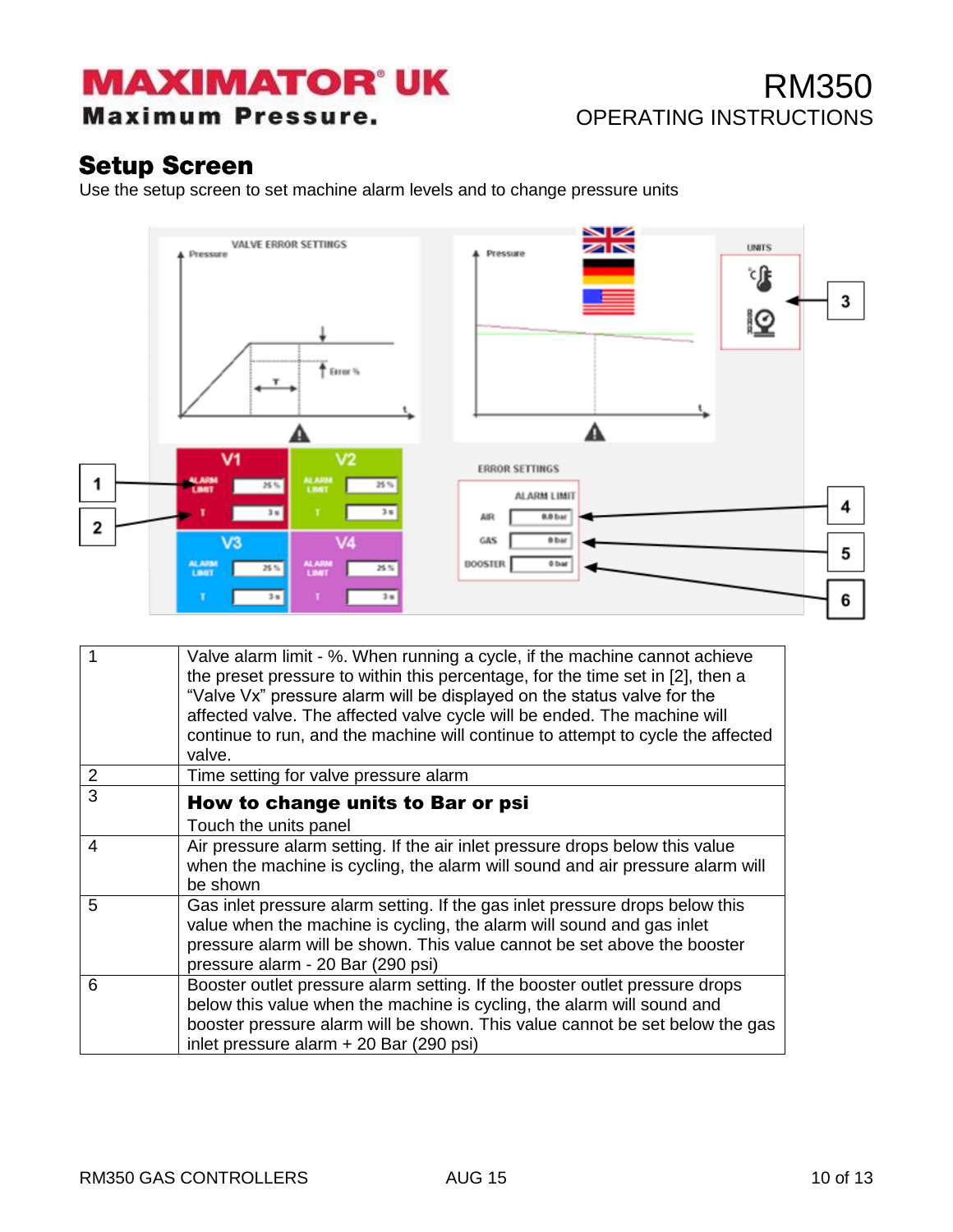#### **Maximum Pressure.**

RM350 OPERATING INSTRUCTIONS

### <span id="page-10-0"></span>**Calibration Screen**

The calibration screen is used to carry out the pressure calibration process for each of the valves fitted to the machine.

#### When to do Pressure calibration

Carry out this procedure:

- After a software upgrade
- If actual pressure does not match set pressure
- After servicing valves

To calibrate successfully you must:

- Turn off the valve being calibrated
- Connect a calibration gauge

#### <span id="page-10-1"></span>What are the requirements of a calibration gauge?

Use a pressure gauge to tell you what actual pressure the gauge is showing during the calibration process. The better the pressure gauge, the better the calibration. Gauges that may be fitted to an RM350 unit are for indication only and it is not advised that these are used for calibration. However, if there is no alternative and the unit has gauges fitted, you can use these by fitting a blanking plug to close off the valve outlet.

Maximator can supply digital pressure gauges which give good readings for a calibration.

It is not possible to calibrate successfully if the valve outlet is open (i.e. if there is nothing connected to the valve outlet), or if there is a leak in the fittings.

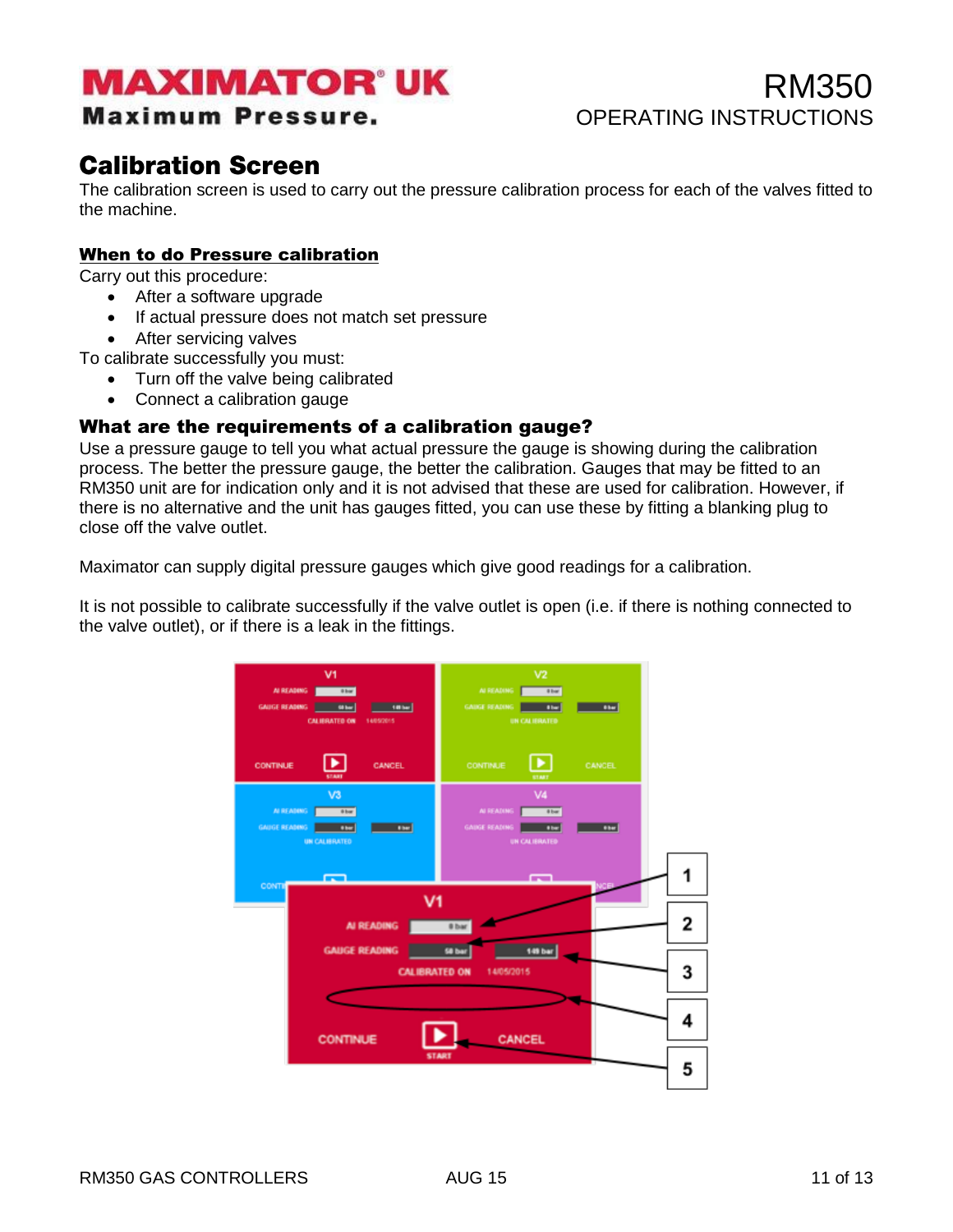#### **Maximum Pressure.**

## RM350 OPERATING INSTRUCTIONS

|   | Machine Analogue input value - uncalibrated value                         |
|---|---------------------------------------------------------------------------|
|   | Gauge value enry box.                                                     |
| 3 | Calibrated input value.                                                   |
|   | Messages area. Prompts are shown here throughout the calibration process  |
|   | Start button. Touch to start the calibration process                      |
|   | Press CONTINUE at each step to continue with the calibration procedure as |
|   | prompted                                                                  |
|   | Press CANCEL to stop the calibration procedure                            |

#### <span id="page-11-0"></span>How to carry out a valve calibration:

- 1. Fit calibration gauge or plug to the valve that is being calibrated
- 2. Fit blanking plugs in the remaining valve outlets
- 3. Go to calibration screen (see above)
- 4. Press the start button on the screen for the required valve
- 5. Follow the instructions on the screen and make sure that the results are within 1 bar of the actual pressure.
- 6. Repeat for all valves fitted, making sure each time that the gauge is correctly fitted before starting the procedure.

### <span id="page-11-1"></span>**Hydraulics Screen**

When a hydraulic power pack or signal controls option is fitted to an RM350 unit, use the hydraulics screen to control the hydraulic core movements.

Each hydraulic core can be connected to any valve fitted to the unit. When the valve that a hydraulic core is connected to receives its start signal, the hydraulic cycle for the core starts using the timings set on this screen.